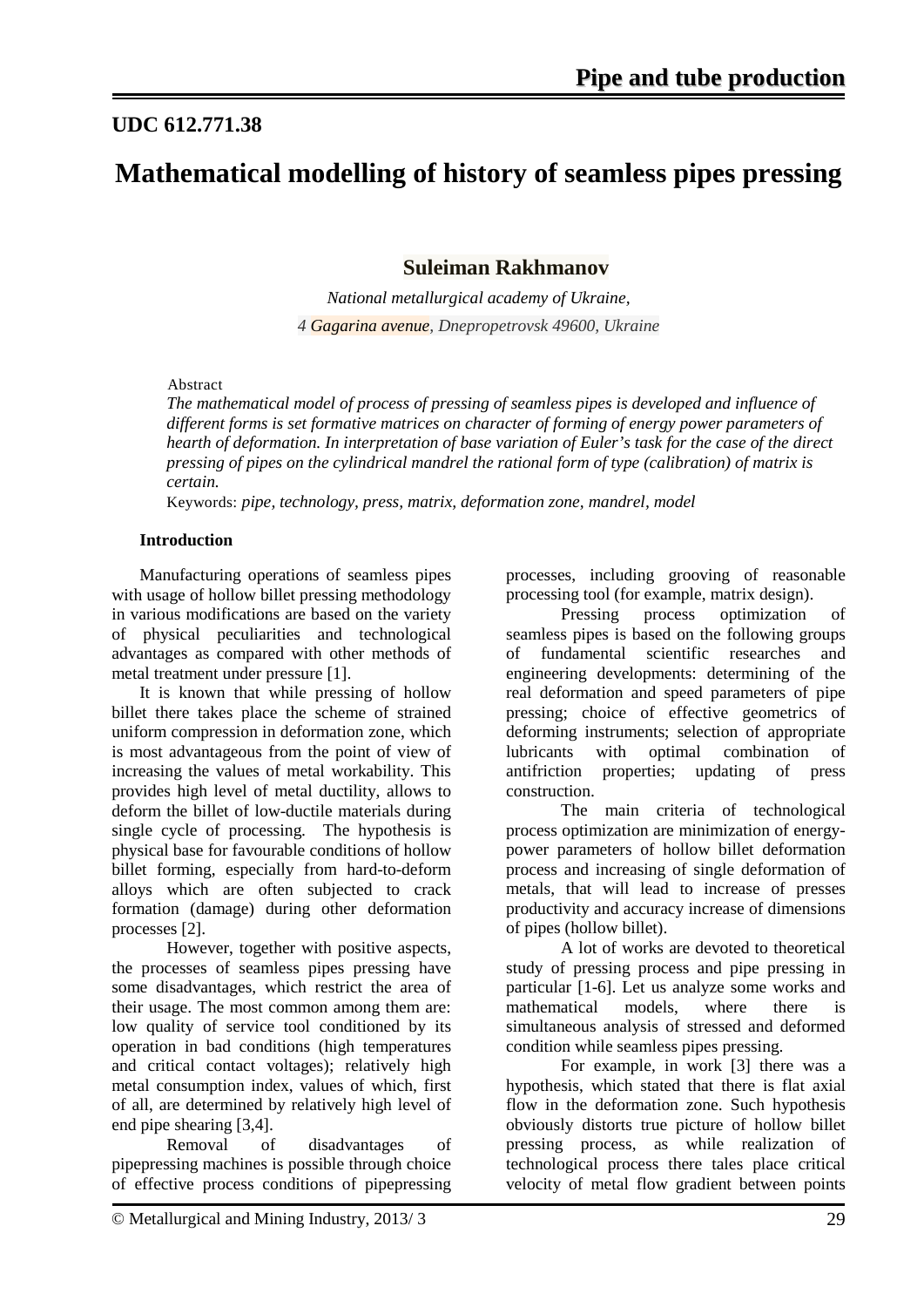making contact with deforming tools and points, which are in the volume (central plies) of metal under press.

The most exact in basic view the task of pressing is represented in works [3,6], but while analysis of certain tasks there appear the range of difficulties, conditioned by the peculiarities of study of mathematical model of similar processes.

It should be marked that until now in literature there is no identical generalizing recommendations concerning choice of effective technological parameters of the process of pipepressing.

Below there is an attempt to get the refined mathematical model of seamless pipe pressing process, which is the closest to real processes, physical and boundary conditions of the task.

The main purpose of the proposed researches is getting the real image of distribution of energy-power parameters, development of generalized practical recommendations concerning choice of effective parameters of pipepressing process, design of service tools range and effective technological process of pipe manufacturing with the help of specialized presses.

Well-known methods of mathematical modeling of pressing processes, because of their peculiarities of deformable medium rheology, do not offer an opportunity for detailed analysis of dynamic peculiarities of technological processes of seamless pipes manufacturing.

In this case the usage of theoretical basis of continuum mechanics in interpretation of known class tasks of fluid-flow analogy allows to broaden the range of questions under consideration and solve some tasks concerning optimization the manufacturing process of seamless pipes with the help of extrusion press. Considering that fact, that line-binding and viscoplastic medium models are proximal to real dynamic behavior of many metals, below is given the reason of fluid-flow analogy of deformation zone usage for study of pipe pressing process character. In this work adapted version of hydrodynamic model for fundamental research of dynamics of deformation zone and seamless pipe pressing process design is given. Further, for a first approximation, there observed the most common scheme of direct extrusion of seamless pipes on the extrusion press [1,5]. This

scheme is the scheme of direct extrusion of seamless pipes, which supposes extrusion of hollow billet through ring-shaped channel formed by cylindrical mandrel and standardized die orifice.

Herewith pipe pressing process under this scheme is fulfilled as follows. Hollow billet heated to the necessary temperature (1200 – 1250ºС) is put to the orifice, then it is pressed with the help of ram through annular slit, formed by die orifice and cylindrical mandrel, forming pipe of desired geometry [1,3].

Let us assume the model of binding noncontractible operating environment with given viscosity factor  $\mu$  (medium rheology), which essentially depends on mechanical properties and temperature of hollow billet, as one of the successive refined mathematical models of metal flow while seamless pipe extrusion.

Suggestions about appliance of such dynamic model but in other interpretation was proposed in the work [3], and practical usage of this model for determination of frictional force in deformation zone is fulfilled in work [4].

Let us consider the dynamic processes of seamless pipes extrusion on the pipe section press, design model of which is given in figure 1.



**Figure 1** Design model of the processes of seamless pipes extrusion: 1 – ram; 2 – extrudable metal (hollow billet); 3 - die orifice; 4 – orifice; 5 – mandrel; 9 – press run-out chute

Viscoplastic medium dynamics, forming metal flow in deformation zone, let us consider axiosymmetrical. For research of dynamic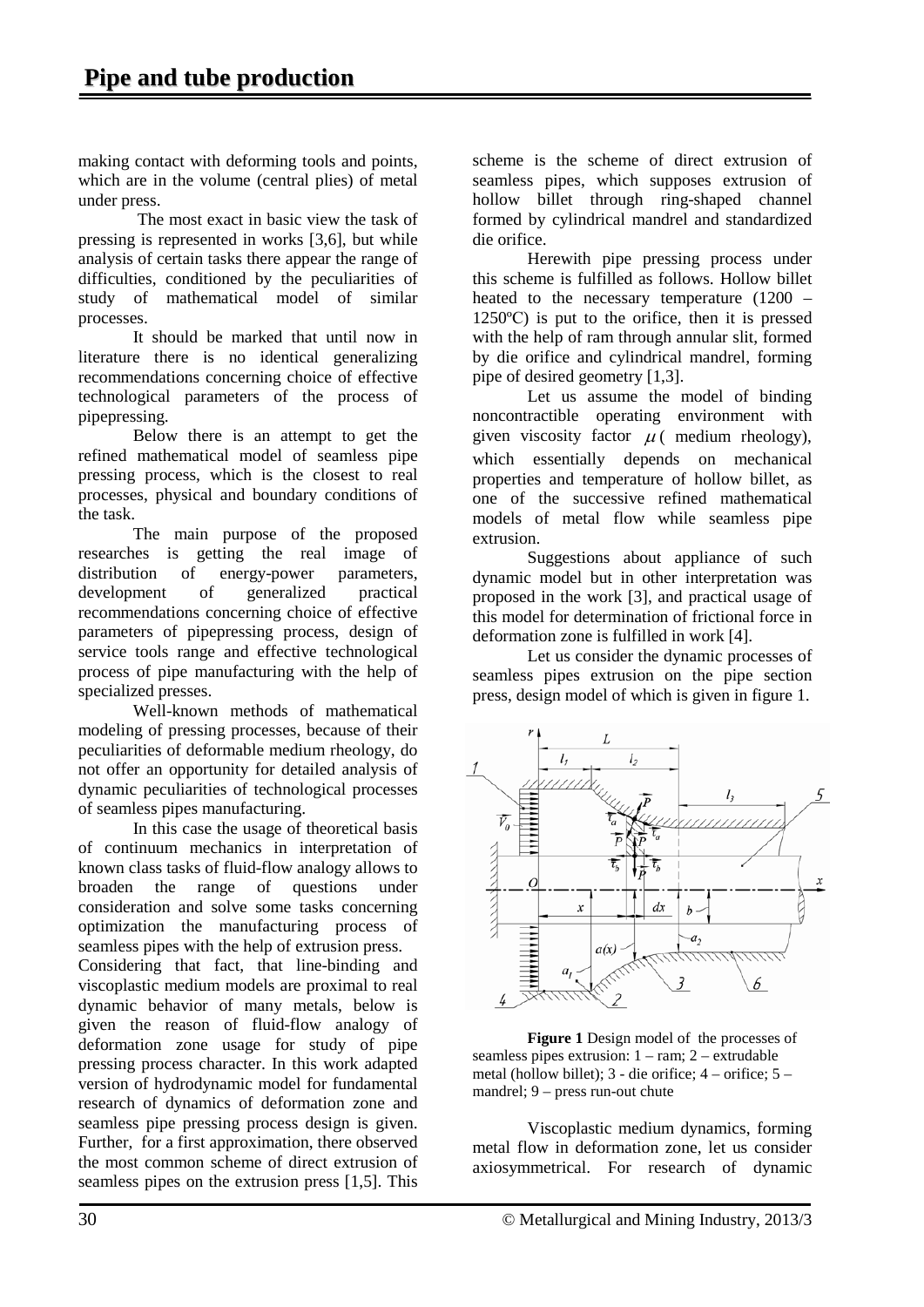processes in deformation zone let us use Navier-Stokes' system of equations in cylindrical coordinate system. This equations [7,8] take the following form:

$$
\frac{\partial v_r}{\partial t} + v_r \frac{\partial v_r}{\partial r} + \frac{v_\theta}{r} \frac{\partial v_r}{\partial \theta} + v_x \frac{\partial v_r}{\partial x} - \frac{v_\theta^2}{r} = F_r - \frac{1}{\rho} \frac{\partial p}{\partial r} + v_r \frac{\partial^2 v_r}{\partial r^2} + \frac{1}{r^2} \frac{\partial^2 v_r}{\partial \theta^2} + \frac{\partial^2 v_r}{\partial x^2} + \frac{1}{r} \frac{\partial v_r}{\partial r} - \frac{2}{r^2} \frac{\partial v_\theta}{\partial \theta} - \frac{v_r}{r^2} \frac{\partial v_r}{\partial \theta} + \frac{1}{r^2} \frac{\partial v_r}{\partial \theta} - \frac{1}{r^2} \frac{\partial v_r}{\partial \theta} + \frac{1}{r^2} \frac{\partial v_r}{\partial \theta} - \frac{1}{r^2} \frac{\partial v_r}{\partial \theta} + \frac{1}{r^2} \frac{\partial v_r}{\partial \theta} - \frac{1}{r^2} \frac{\partial v_r}{\partial \theta} + \frac{1}{r^2} \frac{\partial v_r}{\partial \theta} + \frac{1}{r^2} \frac{\partial v_r}{\partial \theta} - \frac{1}{r^2} \frac{\partial v_r}{\partial \theta} + \frac{1}{r^2} \frac{\partial v_r}{\partial \theta} + \frac{1}{r^2} \frac{\partial v_r}{\partial \theta} + \frac{1}{r^2} \frac{\partial v_r}{\partial \theta} + \frac{1}{r^2} \frac{\partial v_r}{\partial \theta} + \frac{1}{r^2} \frac{\partial v_r}{\partial \theta} + \frac{1}{r^2} \frac{\partial v_r}{\partial \theta} + \frac{1}{r^2} \frac{\partial v_r}{\partial \theta} + \frac{1}{r^2} \frac{\partial v_r}{\partial \theta} + \frac{1}{r^2} \frac{\partial v_r}{\partial \theta} + \frac{1}{r^2} \frac{\partial v_r}{\partial \theta} + \frac{1}{r^2} \frac{\partial v_r}{\partial \theta} + \frac{1}{r^2} \frac{\partial v_r}{\partial \theta} + \frac{1}{r^2} \frac{\partial v_r}{\partial \theta} + \frac{1}{r^2} \frac{\partial v_r}{\partial \theta} + \frac{1}{r^2} \frac{\partial v_r}{\partial \theta} + \frac{1}{r^2} \frac
$$

$$
\frac{\partial v_{\theta}}{\partial t} + v_{r} \frac{\partial v_{\theta}}{\partial r} + \frac{v_{\theta}}{r} \frac{\partial v_{\theta}}{\partial \theta} + v_{x} \frac{\partial v_{\theta}}{\partial x} - \frac{v_{r}v_{\theta}}{r} = F_{\theta} - \frac{1}{\rho r} \frac{\partial p}{\partial \theta} + \frac{1}{\rho r} \frac{\partial^{2} v_{\theta}}{\partial r^{2}} + \frac{1}{r^{2}} \frac{\partial^{2} v_{\theta}}{\partial \theta^{2}} + \frac{\partial^{2} v_{\theta}}{\partial x^{2}} + \frac{1}{r} \frac{\partial v_{\theta}}{\partial r} + \frac{2}{r^{2}} \frac{\partial v_{r}}{\partial \theta} - \frac{v_{\theta}}{r^{2}} \frac{\partial v_{r}}{\partial \theta} + \frac{v_{\theta}}{r^{2}} \frac{\partial v_{x}}{\partial \theta} + v_{r} \frac{\partial v_{x}}{\partial r} + v_{r} \frac{\partial v_{x}}{\partial \theta} + v_{x} \frac{\partial v_{x}}{\partial x} = F_{x} - \frac{1}{\rho} \frac{\partial p}{\partial x} + \frac{1}{r} \frac{\partial^{2} v_{x}}{\partial r^{2}} + \frac{1}{r^{2}} \frac{\partial^{2} v_{x}}{\partial \theta^{2}} + \frac{\partial^{2} v_{x}}{\partial x^{2}} + \frac{1}{r} \frac{\partial v_{x}}{\partial r} \frac{\partial v_{r}}{\partial \theta} + \frac{1}{r} \frac{\partial v_{r}}{\partial \theta} + \frac{1}{r} \frac{\partial v_{r}}{\partial \theta} + \frac{1}{r} \frac{\partial v_{r}}{\partial \theta} + \frac{1}{r} \frac{\partial v_{r}}{\partial \theta} + \frac{1}{r} \frac{\partial v_{r}}{\partial \theta} + \frac{1}{r^{2}} \frac{\partial v_{r}}{\partial \theta} + \frac{1}{r^{2}} \frac{\partial v_{r}}{\partial \theta} + \frac{1}{r^{2}} \frac{\partial v_{r}}{\partial \theta} + \frac{1}{r^{2}} \frac{\partial v_{r}}{\partial \theta} + \frac{1}{r^{2}} \frac{\partial v_{r}}{\partial \theta} + \frac{1}{r^{2}} \frac{\partial v_{r}}{\partial \theta} + \frac{1}{r^{2}} \frac{\partial v_{r}}{\partial \theta} + \frac{1}{r^{2}} \frac{\partial v_{r}}{\partial \theta
$$

where  $v_x, v_r, v_\theta$  - are corresponding components of the velocity in the cylindrical coordinate system; *p* - is pressure in deformation zone;  $F_r$ ,  $F_r$ ,  $F_\theta$  - components of body force;  $v = \mu / \rho$ ;  $\mu$  - viscosity of metal;  $\rho$  - density of operating medium (of metal).

Let us make some simplifying assumptions. We will consider that cross-section area of deformation zone, where monaxonic metal flow takes place, changes continuously, so we may ignore radial and tangential components of the speed  $U_r$  and  $U_\theta$ , but not axial component  $v<sub>r</sub>$ .

Next, we will consider, that the pressing process runs rather slowly, so inertial component of the equation (1) (derivative  $\frac{\partial v_x}{\partial x}$ *t* ∂<sup>υ</sup>  $\frac{\partial}{\partial t}$ ) may be ignored. Besides, we will not take into account matching components of body force.

Under suggestions abovementioned the Navier-Stokes equations (1) are simplified and take on the following form:

$$
\begin{cases}\n\frac{\partial p}{\partial r} = 0; & \frac{\partial p}{\partial \theta} = 0; \\
\frac{\partial p}{\partial x} = \mu \left[ \frac{\partial^2 v_x}{\partial r^2} + \frac{1}{r} \frac{\partial v_x}{\partial r} + \frac{\partial^2 v_x}{\partial x^2} \right].\n\end{cases} (2)
$$

Whence it follows that the pressure of metal in deformation zone is determined function of disposal variable *x* .

Equation of metal flow continuity we will depict as integrated equation of conservation of space velocity of operating environment in ring-shaped channel of deformation zone

$$
2\pi \int\limits_{b(x)}^{a(x)} \upsilon_x(x,r)rdr = Q.
$$

It follows from the last equation, that the axial component of metal flow velocity in the zone  $v<sub>r</sub>$ , in general terms strictly depends on coordinates  $x$  and  $r$  respectively, but taking into account the suggestion about continuous changing of cress-section area of deformation zone, taken by the metal flow, we will ignore the derivative 2 2 *x x*  $\partial^2 v$  $\frac{\partial \sigma}{\partial x^2}$  as compared with other additive components in the on the right side of the equation (2). As the result we may form the modified equation of Navier-Stokes [8]

$$
\frac{dp}{dx} = \mu \left[ \frac{\partial^2 v_x(x, r)}{\partial r^2} + \frac{1}{r} \frac{\partial v_x(x, r)}{\partial r} \right]
$$
\n(3)

This equation is the adapted variant of Poiseuille equation [7,8].

So, the considered hydrodynamic model of deformation zone is charecrerized by the fact that monaxonic pressed metal flow in each cresssection of deformation zone with sectional area  $S(x)$  is the same as Poiseuille motion in ringshaped channel and the same fixed area.

Solution of the equation (3) for axial metal flow in deformation zone in accordance with [8] is as follows:

$$
v_x(x,r) = \frac{1}{4\mu} \frac{dp}{dx} r^2 + A(x) \ln r + B(x),
$$
  
(4)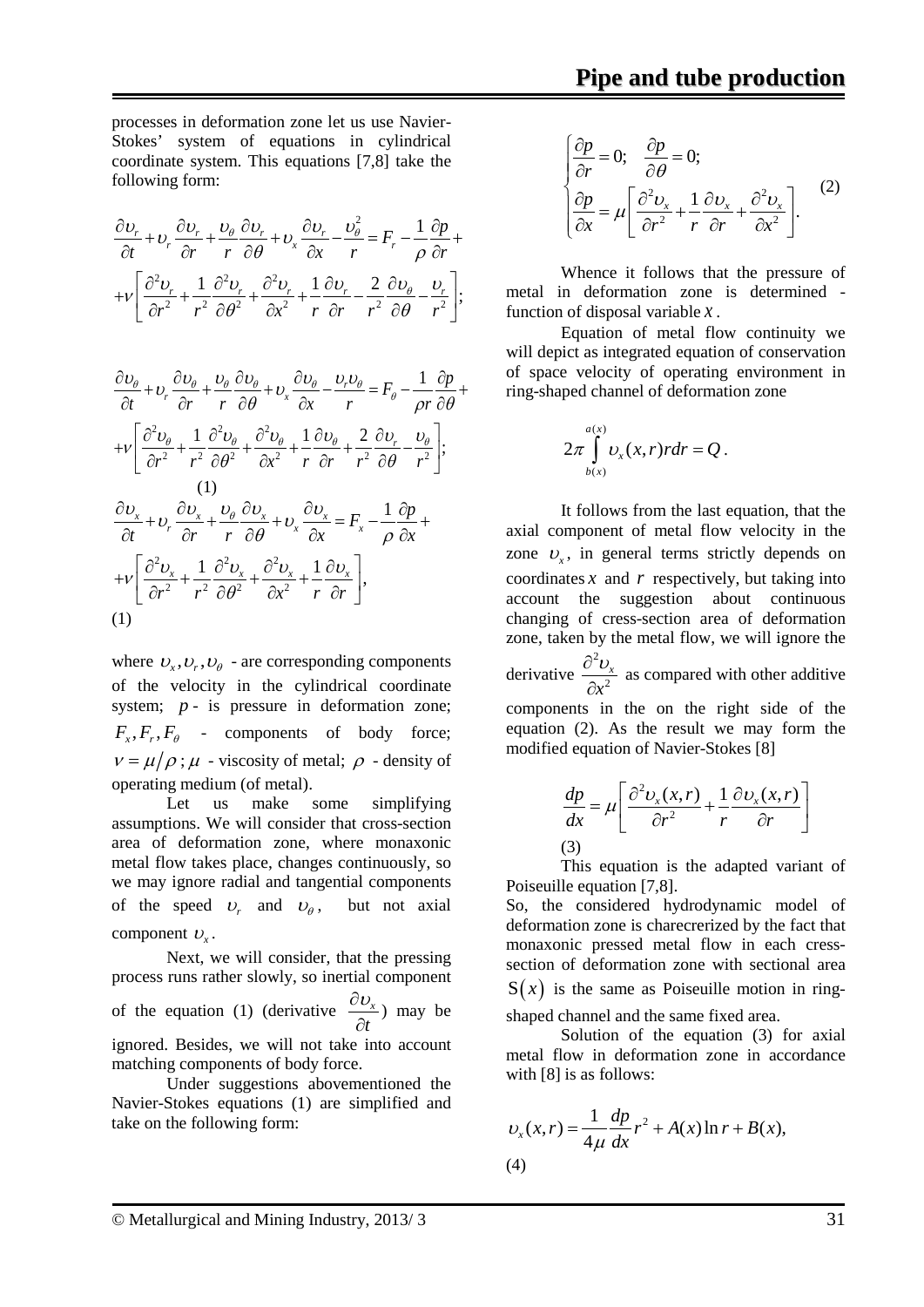where values  $A(x)$  and  $B(x)$  are not just arbitraty constants (as in case of Poiseuille motion), but they are some functions from *x* coordinate, values of which are determined from the conditions of pressed metal and tool (on the mandrel  $r = b(x)$  and orifice  $r = a(x)$ ) cooperation on the corresponding area boundary of metal flow in deformation zone.

Therefore, the common solution of Poiseuille equation (4) contains two parameters  $A(x)$  and  $B(x)$ , which is determined from boundary conditions of the matter. It is obvious that for viscid model of operating medium (of metal) boundary conditions of the matter are the conditions of cooperation of metal with processing tools, which are as follows

 $v(x) = a(x) = 0$  and  $v(x) = b(x) = 0$ (5)

Inserting the boundary conditions (5) into the expression (4) respectively, we will have two equations

$$
0 = \frac{1}{4\mu} \frac{dp}{dx} b(x)^{2} + A(x) \ln b(x) + B(x);
$$

$$
0 = \frac{1}{4\mu} \frac{dp}{dx} a(x)^{2} + A(x) \ln a(x) + B(x),
$$

where the values of required parameters  $A(x)$ and  $B(x)$  are determined

$$
A(x) = -\frac{1}{4\mu} \frac{dp}{dx} \frac{a^{2}(x) - b^{2}(x)}{\ln \frac{a(x)}{b(x)}},
$$
  
\n
$$
B(x) = \frac{1}{8\mu} \frac{dp}{dx} \Big[ a^{2}(x) - b^{2}(x) \Big] + A(x) \ln a(x) b(x).
$$
  
\n(6)

In result of (6) substitutions into (4) for axial component of metal flow velocity in deformation zone, we will have the following equation

$$
v_x(x,r) = \frac{1}{4\mu} \frac{dp}{dx} \left[ r^2 - a^2(x) \right] + \frac{1}{4\mu} \frac{dp}{dx} \frac{a^2(x) - b^2(x)}{\ln \frac{a(x)}{b(x)}} \ln \frac{a(x)}{r}
$$
  
(7)

where values  $a(x)$  and  $b(x)$  are the corresponding die and mandrel radiuses (external and inner boundaries of deformation zone), which are the functions of *x* coordinate.

In curvilinear ring-shaped channel with variable cross-sectional area limited by die  $r = a(x)$  and mandrel  $r = b(x)$  generatrices, velocity of metal flow  $v_r(x,r)$  is also taken the same as Poiseuille motion. In such a way, during solution of this task we use "Poiseuille's hypothesis of local flow".

One may see that formula (7) contains the value  $\frac{dp}{dt}$  $\frac{dP}{dx}$  - pressure gradient, which is unknown in advance, but can be found out, if the value of metal outflow through the ring-shaped channel of deformation zone is defined or may be set experimentally.

Judging from the hypothesis concerning incoercibility of pressing metal (of operating medium), output of operating medium in the ring-shaped channel of deformation zone equals to

$$
Q = 2\pi \int_{b(x)}^{a(x)} \left[ \frac{1}{4\mu} \frac{dp}{dx} (r^2 - a^2(x)) + \frac{1}{4\mu} \frac{dp}{dx} \frac{a^2(x) - b^2(x)}{\ln \frac{a(x)}{b(x)}} \ln \frac{a(x)}{r} \right] r dr.
$$

After integrating and some generations we will have

$$
Q = \frac{\pi}{8\mu} \frac{dp}{dx} \left[ \frac{(a^{2}(x) - b^{2}(x))^{2}}{\ln \frac{a(x)}{b(x)}} \ln \frac{a(x)}{r} - a^{4}(x) + b^{4}(x) \right].
$$
  
(8)

On the other hand, it should be marked that the value of metal usage *Q* is expressed through the speed of ram motion in container  $U_0$ , which is strictly defined by moving hydraulic power of the ram while pipe manufacturing process, and may vary in the course of pressing operation within some tolerance range of technical characteristics of press hydraulic system operating [2].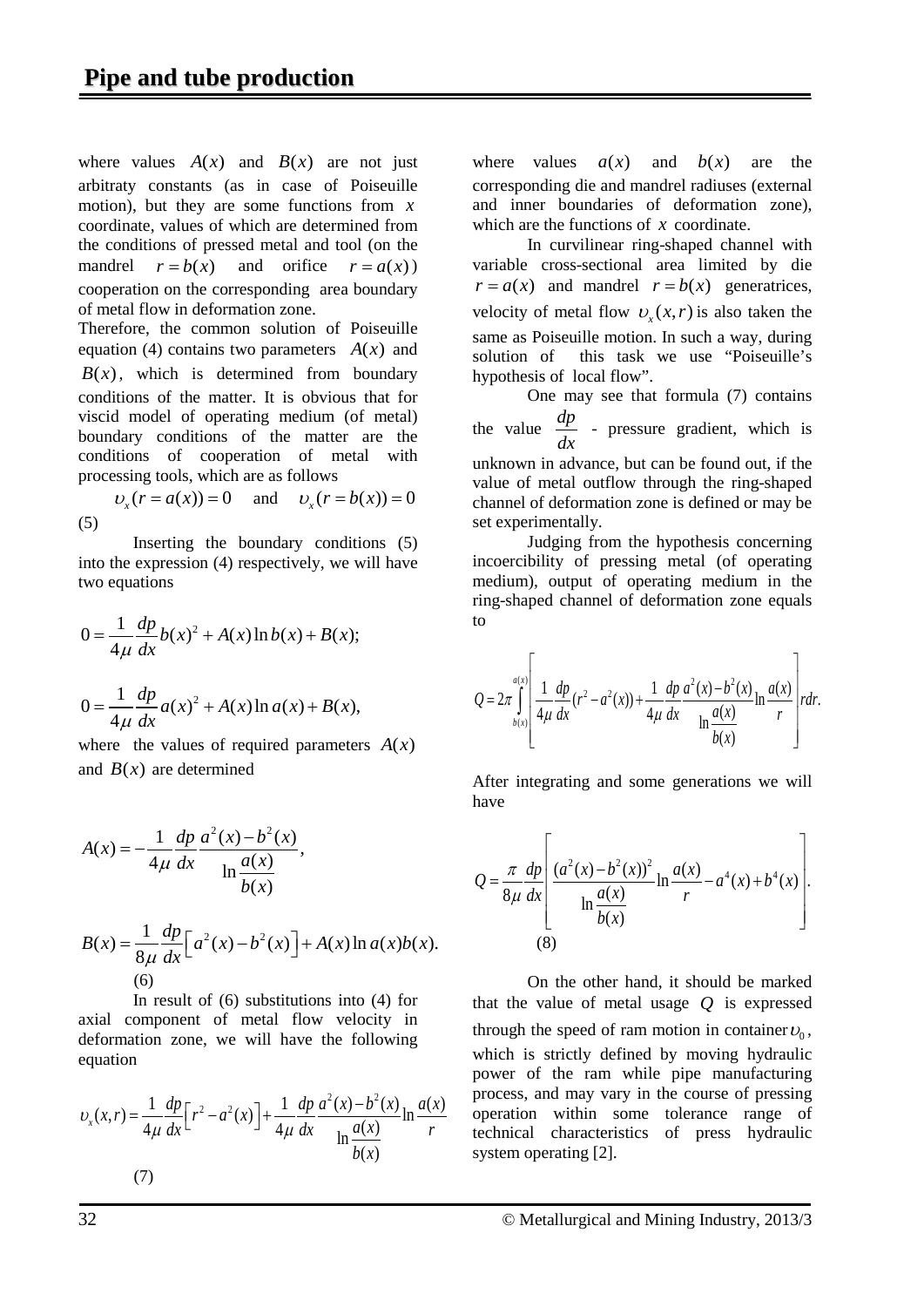$$
Q = \pi \left[ a_1^2 - b^2(x) \right] \nu_0. \tag{9}
$$

Than from (8) and (9) we will definitely get the expression for determining pressure gradient:

$$
\frac{dp}{dx} = \frac{8\mu Q}{\pi} F\left[a(x), b(x)\right],\tag{10}
$$

where

$$
F[a(x),b(x)] = b^{4}(x) - a^{4}(x) + \frac{(a^{2}(x) - b^{2}(x))^{2}}{\ln \frac{a(x)}{b(x)}} \ln \frac{a(x)}{r}
$$

It is obvious that in the function of operating medium outgo in the expression (10) must be  $(9)$ .

Consequently, the value of pressure gradient  $\frac{dp}{dx}$  is proportional to expenditure *Q* of ram velocity  $v_0$  and viscosity factor of pressing metal  $\mu$ , which is constant throughout the height of each section of deformation zone under consideration.

Herefrom follows that the pressure gradient (10) is the function of coordinate *x* only. Except that, metal pressure in deformation zone subsides from ran surface to field shapers (die and mandrel) because meridional radius of a die  $a(x)$  subsides in the coordinate x (figure 1). Let us denote the pressure under ram in the beginning of coordinates with the help of  $p_0$ . Than the pressure  $p(x)$  in some section x of deformation zone is determined

$$
p(x) = p_0 + \int_0^x \frac{dp}{dx} dx = p_0 + \frac{8\mu Q}{\pi} \int_0^x F[a(x), b(x)] dx
$$
  
(11)

By virtue of the fact that in free crosssection (while metal fall) the upacting pressure is

equal to zero, from the formula (11) we will have the following pressure ratings under ram:

$$
p_0 = \frac{8\mu Q}{\pi} \left\{ l_1 F\left[a_1, b(x)\right] + l_3 F\left[a_2, b(x)\right] + \int_{l_1}^{l_2} F\left[a(x), b(x)\right] dx \right\}.
$$
\n(12)

Knowing the pressure under the ram  $p_0$ , full pipe pressing power, which is necessary for providing predetermined rate of ram motion  $\nu_{0}$ , we may determine as:

$$
P = \pi (a_1^2 - b^2) p_0 \tag{13}
$$

It is characteristic that this force is proportional to  $Q$ ,  $\mu$  and pressing characteristics. Experience of existing pipe pressing machines operation shows that in course of pipe pressing operations, both on the die and mandrel there appear great frictional forces [5].

In usual task approximating, according to the Newton law of viscous friction [7,8], in the pressing layer of metal there appear typical transverse strains

$$
\tau = p_{xx} = \mu \frac{\partial v_x(x, r)}{\partial r} \tag{14}
$$

Consequently, frictional constraint on the working surface of the mandrel  $r = b$  equals

$$
\tau(r = b) = \mu \frac{\partial v_x}{\partial r}
$$
 (15)

Then on the matrix generator we have

$$
\tau(r = a(x)) = -\mu \frac{\partial v_x}{\partial r}
$$
 (16)

Let us insert into (16)  $\frac{CO_3}{2}$ *r* ∂<sup>υ</sup>  $\frac{\partial c_x}{\partial r}$ , deduced

from the formula (7). Then we will get the final expression for determining and distribution of shearing stress on the mandrel and matrix respectively as:

$$
\tau(r = b) = \frac{1}{2} \frac{dp}{dx} \left[ b(x) - \frac{a^2(x) - b^2(x)}{2b(x)\ln\frac{a(x)}{bx}} \right] = -\frac{4\mu Q}{\pi} G_1 [a(x), b(x)]; \tag{17}
$$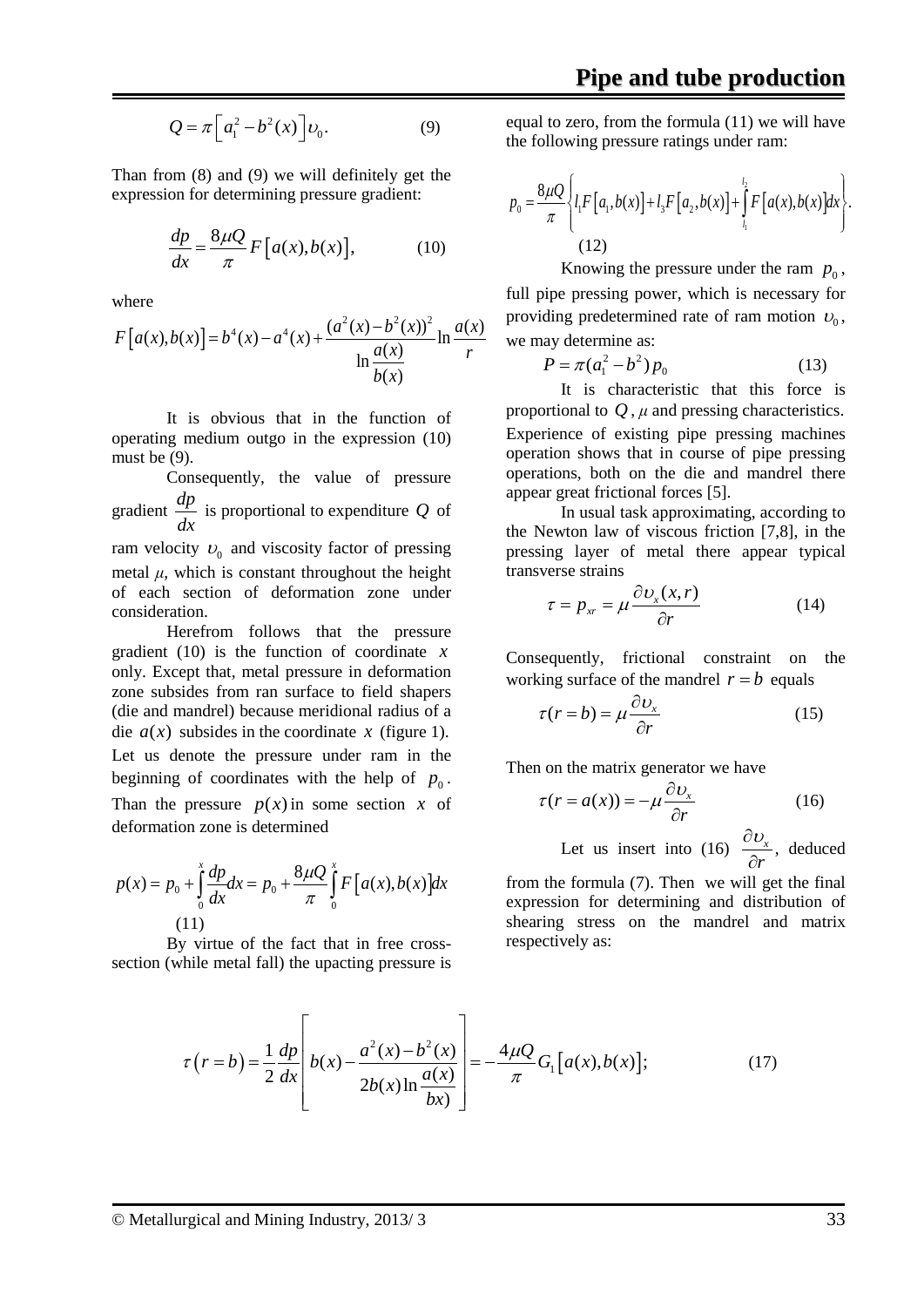$$
\tau(r = a(x)) = -\frac{1}{2} \frac{dp}{dx} \left[ a(x) - \frac{a^2(x) - b^2(x)}{2a(x)\ln\frac{a(x)}{bx}} \right] = \frac{4\mu Q}{\pi} H[a(x), b(x)],
$$
\n(18)

where 
$$
G_1[a(x),b(x)] = \frac{1}{a^4(x) - b^4(x) + \frac{(a^2(x) - b^2(x))^2}{\ln \frac{a(x)}{b(x)}}} \left[ b(x) - \frac{a^2(x) - b^2(x)}{2b(x)\ln \frac{a(x)}{bx}} \right],
$$
 (19)

$$
H\left[a(x), b(x)\right] = \frac{1}{a^4(x) - b^4(x) + \frac{(a^2(x) - b^2(x))^2}{\ln\frac{a(x)}{b(x)}}} \left[a(x) - \frac{a^2(x) - b^2(x)}{2b(x)\ln\frac{a(x)}{bx}}\right].
$$
 (20)

The expressions for determining transverse strains allow to calculate total frictional forces, affecting on mandrel and die in the deformation zone

$$
X_{t,b} = 2\pi b \int_{0}^{L} \tau [r = b(x)] dx = -8\mu Q b \int_{0}^{L} G_{1} [a(x), b(x)] dx,
$$
  
(21)  

$$
X_{t,a} = 2\pi \int_{0}^{L} \tau [r = a(x)] a(x) dx = 8\mu Q b \int_{0}^{L} H [a(x), b(x)] dx.
$$

$$
(22)
$$

Let us consider the most commonly used geometry of borders of deformation zone in respect with the form, forming the die: Die generator of conic shape.

$$
a(x) = a_1 + (a_1 - a_2) \frac{l_1}{l_2} - \frac{a_1 - a_2}{l_2} x
$$

Die surface of toroid shape

$$
a(x) = a_2 + R - \sqrt{R^2 - (x - l_2)^2},
$$
  
\n
$$
R = \frac{l_2^2 + (a_1 - a_2)^2}{2(a_1 - a_2)}.
$$

Die generator of parabolic shape.

$$
a(x) = \frac{a_1 - a_2}{l_2^2} (x - l_2)^2 + a_2
$$

Die generator in the shape of cubical parabola.

$$
a(x) = C_0 + C_1 x + C_2 x^2 + C_3 x^3,
$$
  
\n
$$
C_0 = \frac{1}{(L - l_1)^3} \{a_1 L^2 (L - 3l_1) + a_2 l_1^2 (3L - l_1)\}; C_1 = \frac{6l_1 L(a_1 - a_2)}{(L - l_1)^3};
$$
  
\n
$$
C_2 = -\frac{3(a_1 - a_2)(L + l_1)}{(L - l_1)^3}; C_3 = 2\frac{a_1 - a_2}{(L - l_1)^3}.
$$

Distribution of frictional forces along the length of working area of a die in respect with its generating form and mandrel are given on the figure 2 and 3.

Typical friction resistance forces on the die and mandrel are divided into two additive components: the force  $X_{t,1}$  corresponding to the area with the length  $l_1$  (with constant container radius  $a_1$ ) and the force  $X_{t,2}$ , corresponding to the area of a die and deformation zone (with the length  $l_2$  and changing radius).

On the curvilinear area of working surface of the die and deformation zone, except transverse strains, values of which were determined previously, normal pressure forces are acting, which contribute to resistance of the mentioned area to flow of pressing metal.

Strain on the area with normal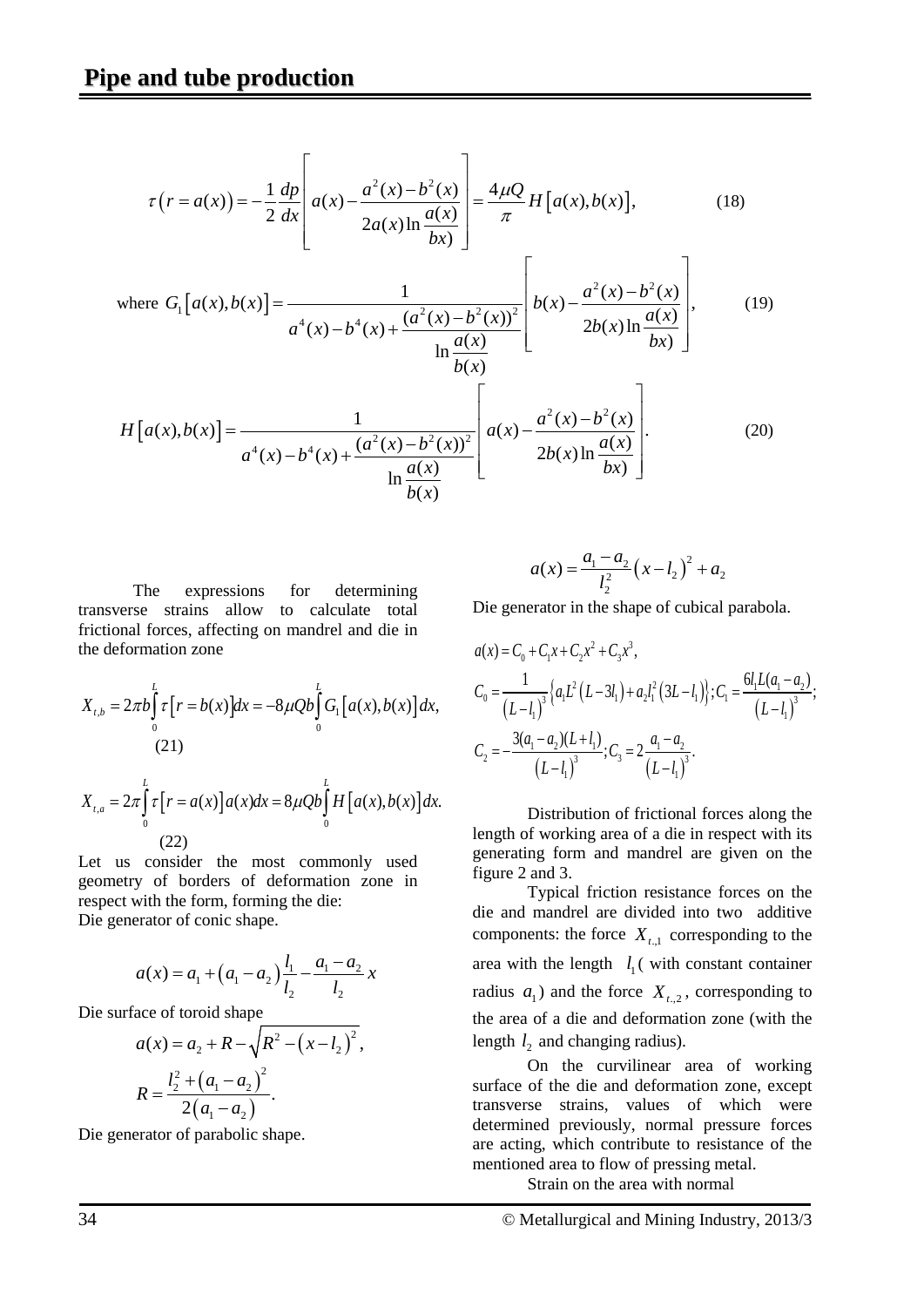$$
\vec{n} = \cos(n, x)\vec{x}^0 + \cos(n, r)\vec{r}^0,
$$

is equal to

 $\vec{p}_n = p_x \cos(n, x) + p_y \cos(n, r),$ and its X-component is equal to

$$
p_{nx} = p_{xx} \cos(n, x) + p_{rx} \cos(n, r).
$$

Consequently, for strains  $p_x$  and  $p_y$ respectively we have

$$
p_{xx} = -p + 2\mu \frac{\partial v_x}{\partial x}, \quad p_{xx} = \mu \frac{\partial v_x}{\partial r}.
$$

If  $r = a(x)$  is the equation of die meridian, then

$$
\cos(n, x) = -\frac{a'(x)}{\sqrt{1 + [a'(x)]^2}}; \quad \cos(n, r) = \frac{1}{\sqrt{1 + [a'(x)]^2}};
$$

$$
ds = \sqrt{1 + [a'(x)]^2} dx.
$$

Axial component of the force affecting the elementary area of carrier stream of pressing material is equal to

$$
dX = \left[ -p_{xx}a'(x) + p_{xx} \right] 2\pi a(x)dx.
$$
\n(23)

It is obvious that from the side of pressing metal on the area *ds* , the force is acting, which is opposite to (23) and is determined

$$
dX = \left[ -p_{xx}a'(x) + p_{xx} \right] 2\pi a(x)dx.
$$
\n(24)

The expression (24) consists of two additive components, affecting the die: the first one acts by means of normal voltage  $p_{xx}$ ; the second one - by means of transverse strain, which was determined above. Due to normal voltage  $p_{rr}$  (pressure forces) on the curved part of a die acts the force

$$
X_{d} = 2\pi \int_{l_{1}}^{L} \left[ -pa'(x) + \mu \frac{\partial v_{x}}{\partial x} \right] a(x) dx;
$$
  
\n
$$
X_{d} = X_{d0} + \Delta X,
$$
  
\n(25)  
\nwhere 
$$
X_{d0} = -2\pi \int_{l_{1}}^{L} pa'(x) a(x) dx;
$$
  
\n
$$
\Delta X = 2\pi \mu \int_{l_{1}}^{L} \left[ \frac{\partial v_{x}}{\partial x} a'(x) a(x) dx \right].
$$

$$
\left[\begin{array}{c}\n\frac{1}{l_1}\left[\frac{1}{l_2}\right] & \frac{1}{l_2}\left[\frac{1}{l_1}\right] \\
\frac{1}{l_2}\left[\frac{1}{l_2}\right] & \frac{1}{l_2}\left[\frac{1}{l_2}\right] \\
\frac{1}{l_2}\left[\frac{1}{l_2}\right] & \frac{1}{l_2}\left[\frac{1}{l_2}\right] \\
\frac{1}{l_2}\left[\frac{1}{l_2}\right] & \frac{1}{l_2}\left[\frac{1}{l_2}\right] \\
\frac{1}{l_2}\left[\frac{1}{l_2}\right] & \frac{1}{l_2}\left[\frac{1}{l_2}\right] \\
\frac{1}{l_2}\left[\frac{1}{l_2}\right] & \frac{1}{l_2}\left[\frac{1}{l_2}\right] \\
\frac{1}{l_2}\left[\frac{1}{l_2}\right] & \frac{1}{l_2}\left[\frac{1}{l_2}\right] \\
\frac{1}{l_2}\left[\frac{1}{l_2}\right] & \frac{1}{l_2}\left[\frac{1}{l_2}\right] \\
\frac{1}{l_2}\left[\frac{1}{l_2}\right] & \frac{1}{l_2}\left[\frac{1}{l_2}\right] \\
\frac{1}{l_2}\left[\frac{1}{l_2}\right] & \frac{1}{l_2}\left[\frac{1}{l_2}\right] \\
\frac{1}{l_2}\left[\frac{1}{l_2}\right] & \frac{1}{l_2}\left[\frac{1}{l_2}\right] \\
\frac{1}{l_2}\left[\frac{1}{l_2}\right] & \frac{1}{l_2}\left[\frac{1}{l_2}\right] \\
\frac{1}{l_2}\left[\frac{1}{l_2}\right] & \frac{1}{l_2}\left[\frac{1}{l_2}\right] \\
\frac{1}{l_2}\left[\frac{1}{l_2}\right] & \frac{1}{l_2}\left[\frac{1}{l_2}\right] \\
\frac{1}{l_2}\left[\frac{1}{l_2}\right] & \frac{1}{l_2}\left[\frac{1}{l_2}\right] \\
\frac{1}{l_2}\left[\frac{1}{l_2}\right] & \frac{1}{l_2}\left[\frac{1}{l_2}\right] \\
\frac{1}{l_2}\left[\frac{1}{l_2}\right] & \frac{1}{l_2}\left[\frac{1}{l_2}\right] \\
\frac
$$

and expression  $v_x$  from (7), we will find

$$
X_{d0} = \pi p_0 \left[ a_1^2 - a_2^2 \right] - 8\mu Q \int_0^L \left[ a^2(x) - a_2^2 \right] F \left[ a(x), b(x) \right] dx =
$$
  
=  $\pi p_0 \left[ a_1^2 - a_2^2 \right] - 8\mu Q \int_0^L \left[ a^2(x) - a_2^2 \right] F \left[ a(x), b(x) \right] dx -$   
 $-8\mu Q \int_0^L \left[ a_2^2 - a^2(x) \right] F \left[ a(x), b(x) \right] dx;$   
(26)

$$
\Delta X = 16\mu Q \int_{l_1}^{L} H\left[a(x), b(x)\right] \left(a'(x)\right)^2 a(x) dx.
$$
\n(27)

Consequently, the total force while pipe pressing process consists from frictional force on the corresponding area of mandrel cooperation with metal in deformation zone

$$
X_{t,b2} = -8\mu Qb \int_{t_1}^L G_1\big[a(x),b(x)\big]dx,
$$

(28)

and frictional force at the die area

$$
X_{t,a2} = -8\mu Qb \int_{l_1}^{L} H\big[a(x),b(x)\big]a(x)dx,
$$

(29)

pressure force (24) and secondary force  $(25)$ .

Then total resistance force at this areas of deformation zone is equal to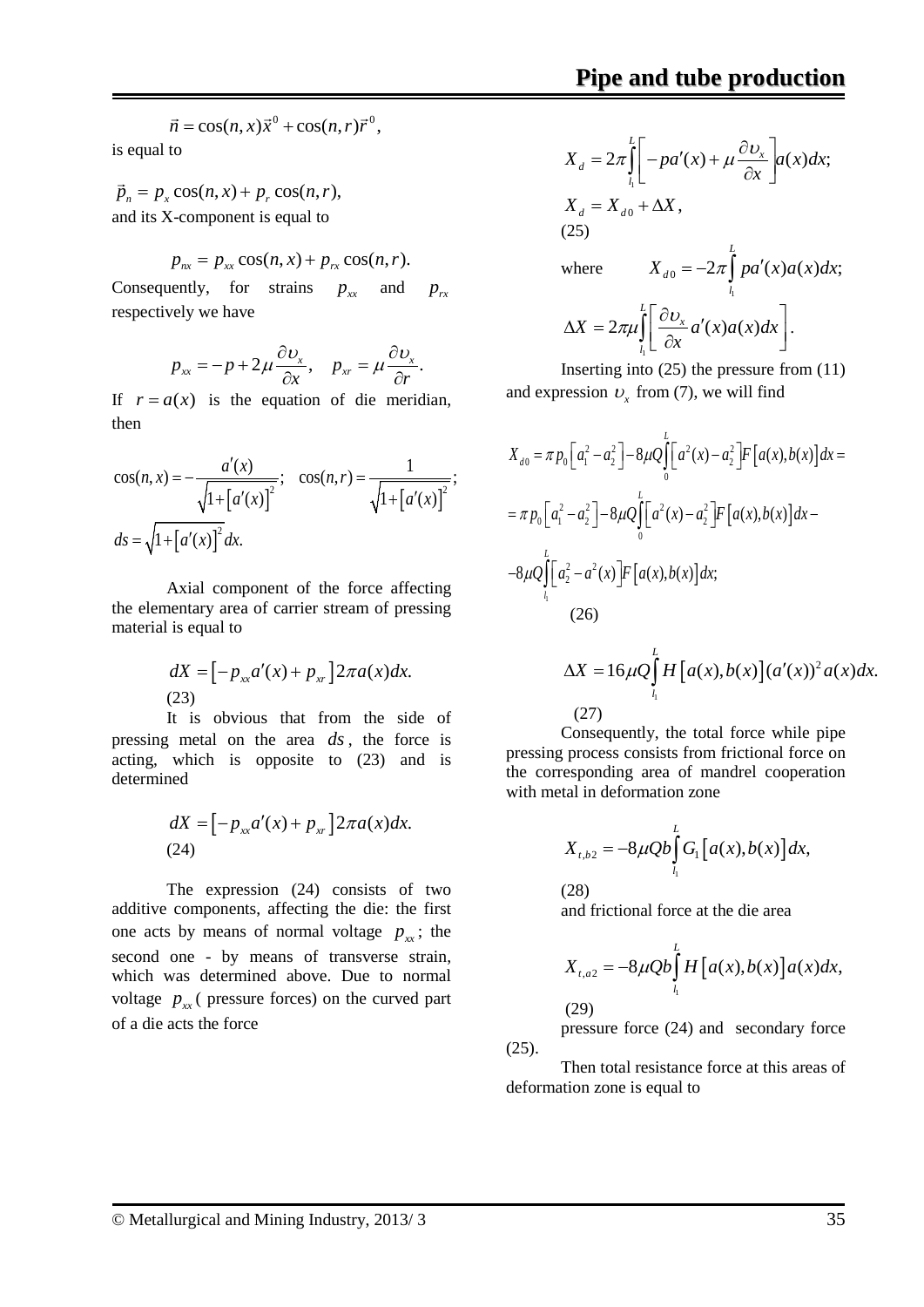$$
X = \pi p_0 \Big[a_1^2 - a_2^2\Big] - 8\mu Q \Big[a_2^2 - a_1^2\Big] F\Big[a(x), b(x)\Big] l_1 + 8\mu Q \int_{l_1}^{L} \Big(\Big[-a_2^2 + a^2(x)\Big]\Big) F\Big[a(x), b(x)\Big] dx +
$$
  
+8\mu Q \int\_{l\_1}^{L} \Big[-bG\_1\Big[a(x), b(x)\Big] + a(x)H\Big[a(x), b(x)\Big] + 2H\Big[a(x), b(x)\Big]a(x)(a'(x))^2\Big] dx. (30)

This force, as one may see from (30), depends on the form of generator of die working surface (equation  $r = a(x)$ ). This allows to set up the equation and solve variational problem appropriately: to find such shape of generator form of die working surface  $r = a(x)$ , when the total resistance of working area would be the smallest if the length of deformation zone  $l_2 = L - l_1$ , maximum  $a_1$  and minimum radius  $a<sub>2</sub>$  at the pipe output from deformation zone are defined.

In the expression (30) the composite function, which depends on the equation forming dies  $r = a(x)$ , is the last integral, which after some transformations can be expressed as

$$
J = \int_{l_1}^{L} \left[ \left( a_2^2 - b^2 \right) F \left[ a(x), b(x) \right] + 2H \left[ a(x), b(x) \right] a(x) (a'(x))^2 \right] dx
$$
\n(31)

As subintegral function in (30) does not depend on the *x* coordinate, the first integral of Euler equation [9] for composite function (31) will be the expression

$$
\Phi\big(a(x), a'(x)\big) - a'(x)\Phi_{a'(x)} = C \qquad ,
$$
\n(32)

where *C* is arbitrary constant.

It is obvious that the equation (30), considering the composite function (29) is as follows

$$
[a'(x)]^2 = \frac{-C + (b^2 - a_2^2)F[a(x), b(x)]}{2H[a(x), b(x)]a(x)}.
$$
  
(33)

Proceeding from the position that there is fluent reduction in area of deformation zone  $(a'(x) \square \ 0)$ , then from (33) we may state

$$
a'(x) = \sqrt{\frac{-C + (b^2(x) - a_2^2)F[a(x), b(x)]}{2H[a(x), b(x)]a(x)}}
$$
\n(34)

For determining the equation of effective cross section of die working area (gage), constant *C* should be picked out in such way, that the gage element passed always through two places of its working surface known in advance  $(x = l_1, a(l_1) = a_1)$  and  $(x = L, a(L) = a_2 < a_1)$ 

The results of solution of variational problem and differential equation (33), trough determination of effective cross section of die generator (gage) of 50MN pipe section press on the basis of original problem ( billet: material Х18Н10Т, 204х9 in diameter; diameter of a mandrel 186 mm; bloom: 196x9 in diameter) are given on the figure 2 and 3.

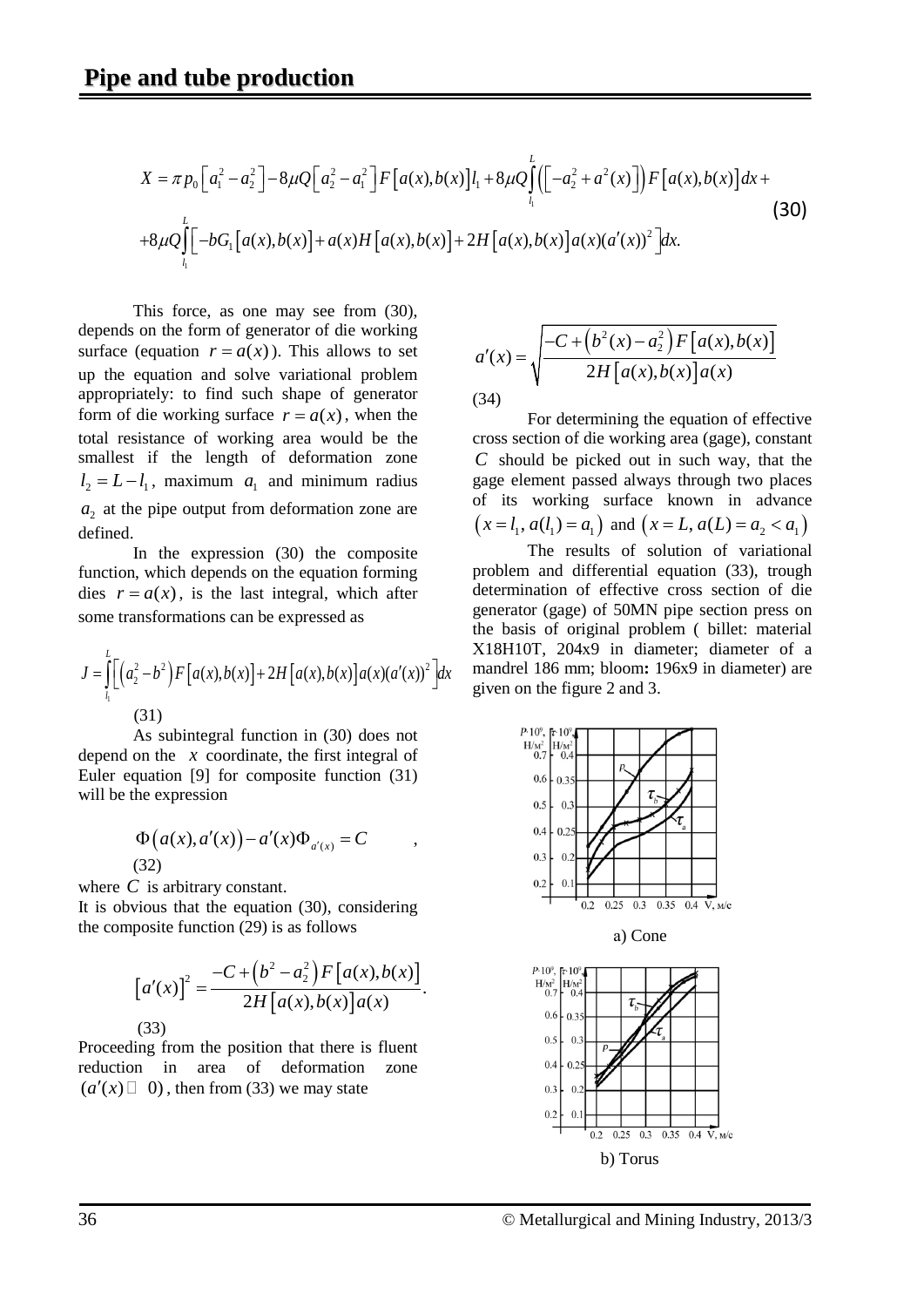

e) Effective

**Figure 2** Distribution of standard pressures *p*, transverse strains on the die  $\tau_a$  and transverse strains on the mandrel  $\tau$ <sub>b</sub> in deformation zone in respect with the shape of die generator and velocity of pipe pressing process.



а) Effective V0=0.2 m/s



**Figure 3** Distribution of standard pressures  $\hat{P}$ ,

transverse strains on the die  $\tau_a$  and transverse strains

on the mandrel  $\tau_b$  along the length of deformation zone in respect with the shape of die generator.

#### **Conclusions**

1. With the help of refining the mathematical model of deformation zone dynamics and strain-stress state of metal (operating medium), the possibilities for design and realization of augmented high speed